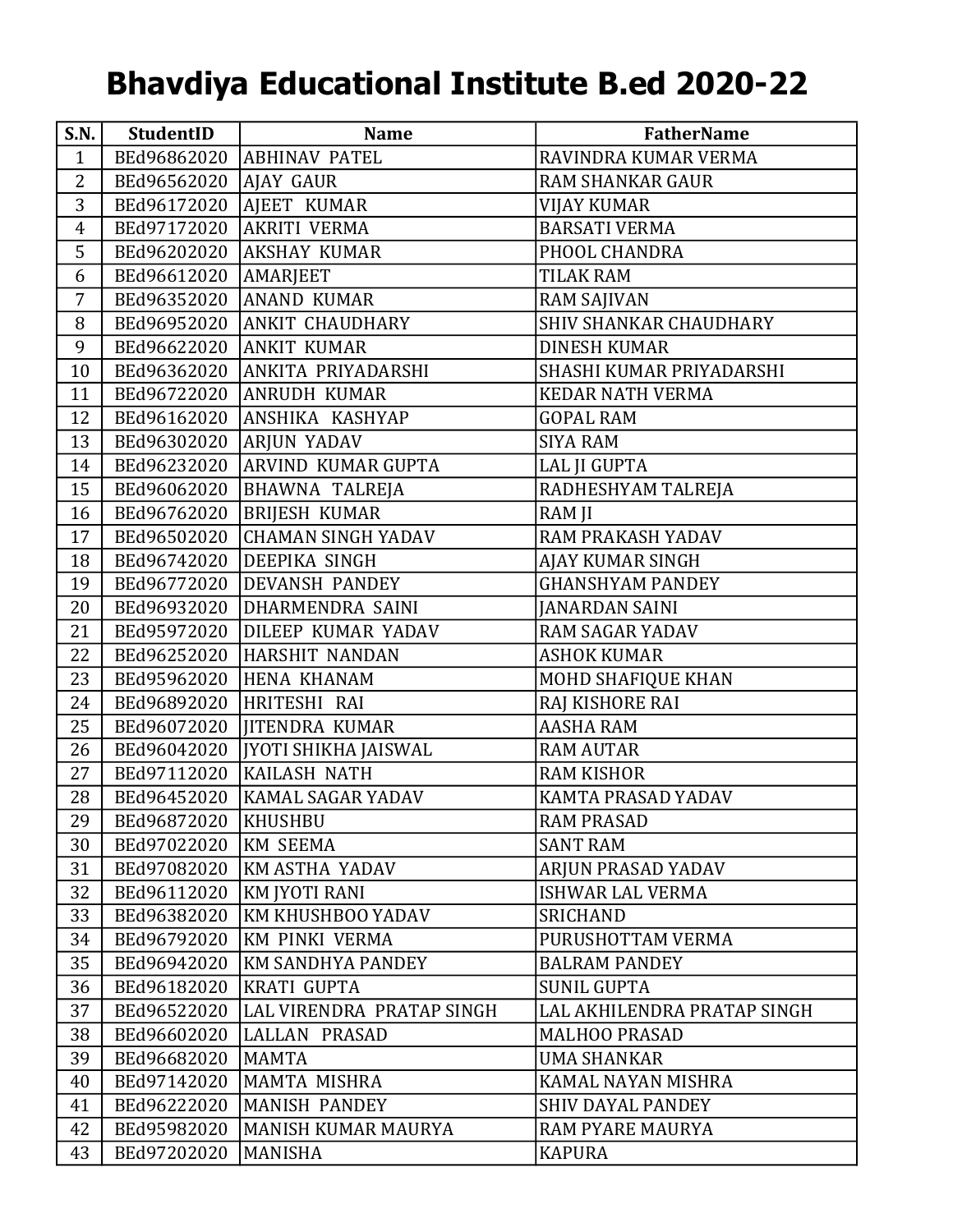| 44 |                          | BEd96242020  MOHD DANISH             | <b>MOHD MOBEEN</b>         |
|----|--------------------------|--------------------------------------|----------------------------|
| 45 |                          | BEd96022020  MOHD MONISH             | ZAHID HUSSAIN              |
| 46 |                          | BEd96132020   NARENDRA KUMAR GAUTAM  | <b>SANT RAM</b>            |
| 48 | BEd97102020 NEHA SINGH   |                                      | TEJ PRATAP SINGH           |
| 49 | BEd96292020 NEHA SINGH   |                                      | <b>ASHOK KUMAR SINGH</b>   |
| 50 | BEd96962020   NEHA YADAV |                                      | <b>LAXMI PRASAD YADAV</b>  |
| 51 |                          | BEd96392020  NIDHI TIWARI            | <b>ARJUN TIWARI</b>        |
| 52 |                          | BEd96702020   NUZHAT ZARRIN          | <b>SHAHID ANWAR KHAN</b>   |
| 53 |                          | BEd96582020 POOJA RAWAT              | <b>RAM UCHIT</b>           |
| 54 | BEd96902020              | <b>POOJA VERMA</b>                   | <b>SHATRUCHAN VERMA</b>    |
| 55 | BEd96672020              | POOJA YADAV                          | <b>SARVJEET YADAV</b>      |
| 56 |                          | BEd96972020 PRAKHAR YASH             | SUNIL KUMAR SRIVASTAVA     |
| 57 |                          | BEd96002020   PRAMOD KUMAR SRIVASTAV | OM PRAKASH SRIVASTAV       |
| 58 |                          | BEd96992020   PRASOON CHATURVEDI     | PRAKASH NARAYAN CHATURVEDI |
| 59 | BEd96282020 PREM NATH    |                                      | <b>MATIVER</b>             |
| 60 | BEd96482020              | <b>PRITI TIWARI</b>                  | SURENDRA NATH TIWARI       |
| 61 | BEd96262020              | <b>PUNEET</b>                        | RAMESH KUMAR GUPTA         |
| 62 |                          | BEd96422020 RAGHU NATH VERMA         | <b>LAKSHMAN VERMA</b>      |
| 63 | BEd96842020              | <b>RAINA VERMA</b>                   | <b>RAM KARAN VERMA</b>     |
| 64 | BEd97072020              | <b>RAJ KAPOOR</b>                    | <b>SITA RAM</b>            |
| 65 | BEd96922020              | <b>RAMESH KUMAR YADAV</b>            | <b>HIRA LAL YADAV</b>      |
| 66 | BEd95932020              | <b>RAVINDRA KUMAR</b>                | <b>UDAY RAJ</b>            |
| 67 | BEd96852020 REETA DEVI   |                                      | <b>RAMSWAROOP</b>          |
| 68 | BEd96372020              | <b>RIZWAN ALI</b>                    | <b>ANWAR ALI</b>           |
| 69 | BEd97162020              | <b>ROHIT VERMA</b>                   | PARASHU RAM VERMA          |
| 70 | BEd97182020              | <b>RUBI RAV</b>                      | <b>LAL JEET</b>            |
| 71 | BEd96272020 RUDRAMANI    |                                      | <b>RAM SWAROOP</b>         |
| 72 | BEd96442020 SABITA       |                                      | <b>HARGUN</b>              |
| 73 |                          | BEd96342020 SANDEEP KUMAR            | <b>SURYA NATH</b>          |
| 74 |                          | BEd96662020 SANDEEP SHARMA           | RAM CHHATTAR SHARMA        |
| 75 | BEd96642020              | <b>SANT LAL PAL</b>                  | DEEP NARAYAN PAL           |
| 76 |                          | BEd96832020 SANTOSH KUMARI           | JAI JAI RAM                |
| 77 |                          | BEd97012020 SATYAM KUMAR             | <b>VIRENDRA KUMAR</b>      |
| 78 | BEd95922020              | SAURABH SINGH                        | MITHLESH KUMAR SINGH       |
| 79 | BEd96412020              | SHABIBA NAZ                          | <b>IKABAL AHAMAD</b>       |
| 80 |                          | BEd96552020 SHAILENDRA KUMAR         | PRAHLAD YADAV              |
| 81 | BEd96052020              | <b>SHIV SHANKER SHUKLA</b>           | RAM SAMUJH SHUKLA          |
| 82 | BEd96912020              | <b>SHIVAM PATEL</b>                  | <b>MAYA RAM VERMA</b>      |
| 83 |                          | BEd96032020 SHIVAM SEHITYA           | <b>BHAJAN LAL SEHITYA</b>  |
| 84 |                          | BEd97042020 SHIVANGI AGARWAL         | ARVIND KUMAR AGARWAL       |
| 85 | BEd96782020              | SHUBHAM RAI                          | <b>RAMNAYAN RAI</b>        |
| 86 | BEd97062020              | SUDHANSHU CHATURVEDI                 | ASHOK KUMAR CHATURVEDI     |
| 87 | BEd96472020              | SUNEEL KUMAR VERMA                   | <b>LAXMI NEVAS</b>         |
| 88 | BEd97032020              | SUSHIL KUMAR                         | <b>SANT RAM</b>            |
| 89 | BEd96982020              | SUSHILA KUMARI                       | <b>SANTRAM</b>             |
| 90 | BEd96532020              | TANUSHREE SINGH                      | RAJ BAHADUR SINGH          |
| 91 | BEd97092020              | <b>UTKARSH</b>                       | <b>DIVAKAR VERMA</b>       |
| 92 | BEd95992020              | <b>VEERENDRA KUMAR</b>               | RAM JAS                    |